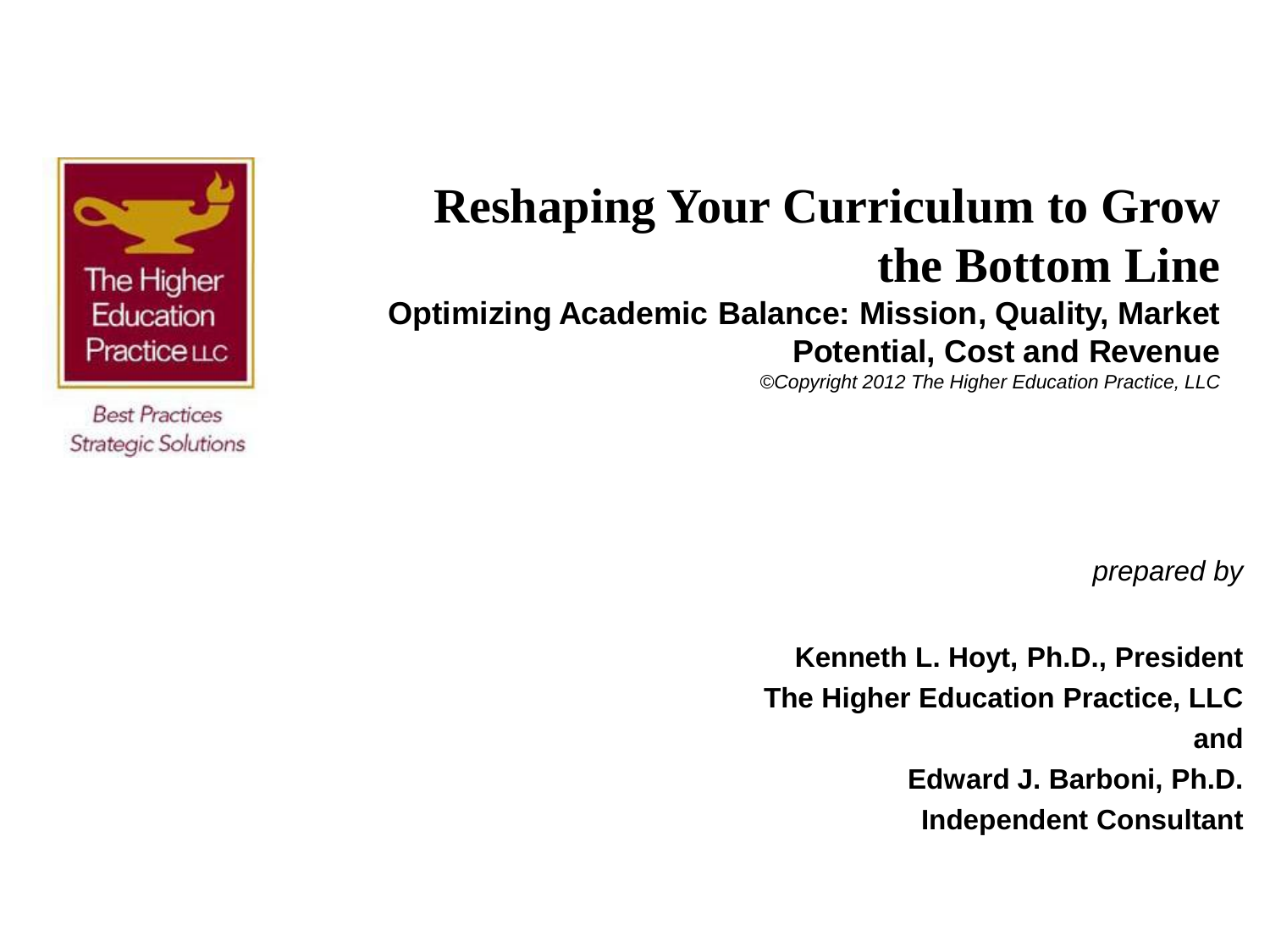# **The Higher Education Practice, LLC**

**Kenneth L. Hoyt, Ph.D., President Fairport Harbor, Ohio and Englewood, Florida 908-310-6943**

KLHoyt@HigherEdPractice.com

www.HigherEdPractice.com

#### **Mission**

 draws together experienced, independent higher education The Higher Education Practice, LLC (HEP) utilizes powerful analytical tools and practitioners/consultants dedicated to helping independent college/university presidents better manage scarce resources and implement strategic solutions, especially in turbulent economic times. HEP utilizes collaborative strategic planning processes, benchmarking/market research, financial tools, *Optimizing Academic Balance (OAB)* analysis, retention/graduation analysis, enrollment/financial aid leveraging predictive modeling, advancement audits, non-traditional academic program audits and president's staff evaluations to seamlessly enable college/university presidents to meet or establish institutional objectives.

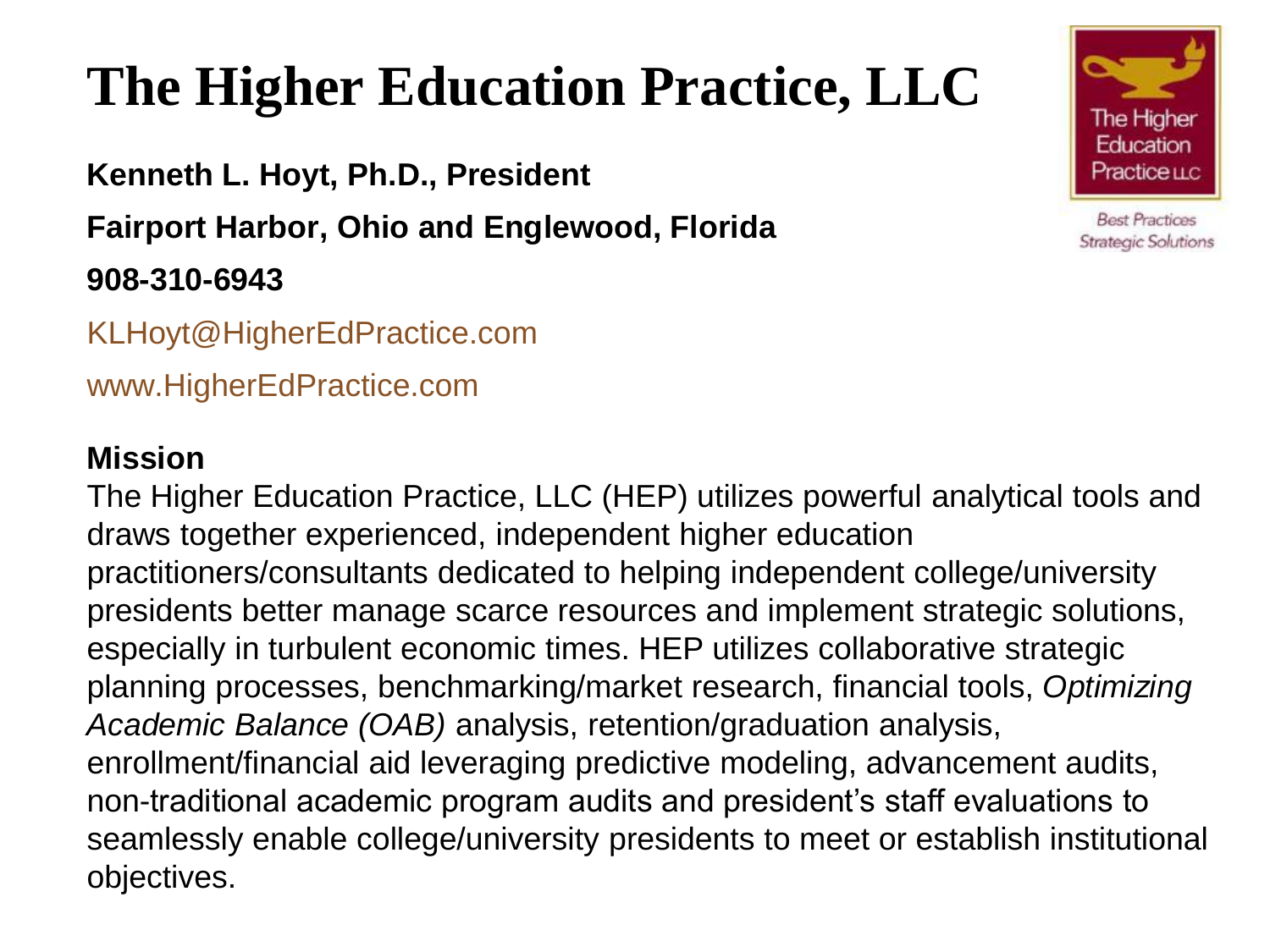

•

#### "If you believe in reincarnation, come back as an academic program and enjoy eternal life."

*Robert C. Dickenson, Prioritizing Academic Programs and Services*

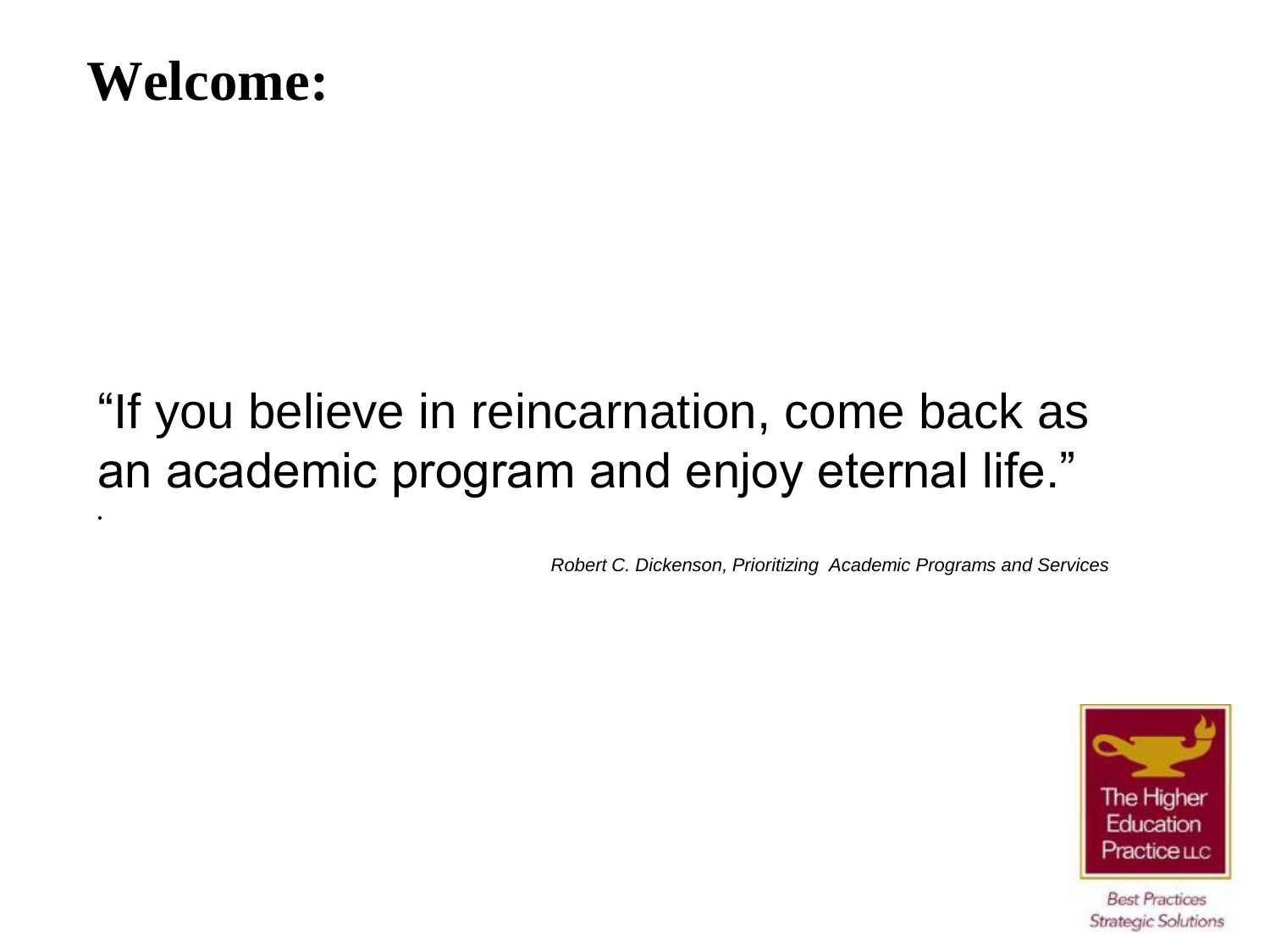#### **Reshaping Your Curriculum to Grow the Bottom Line:**

…is an academic program analytical process that provides an institution with a thorough examination of the program mix, demand and cost for all academic program offerings, undergraduate, graduate and non traditional.

…with this analysis in hand, an institution is able to make strategic academic decisions to optimize the balance among mission, academic program quality, market potential, cost and revenue.

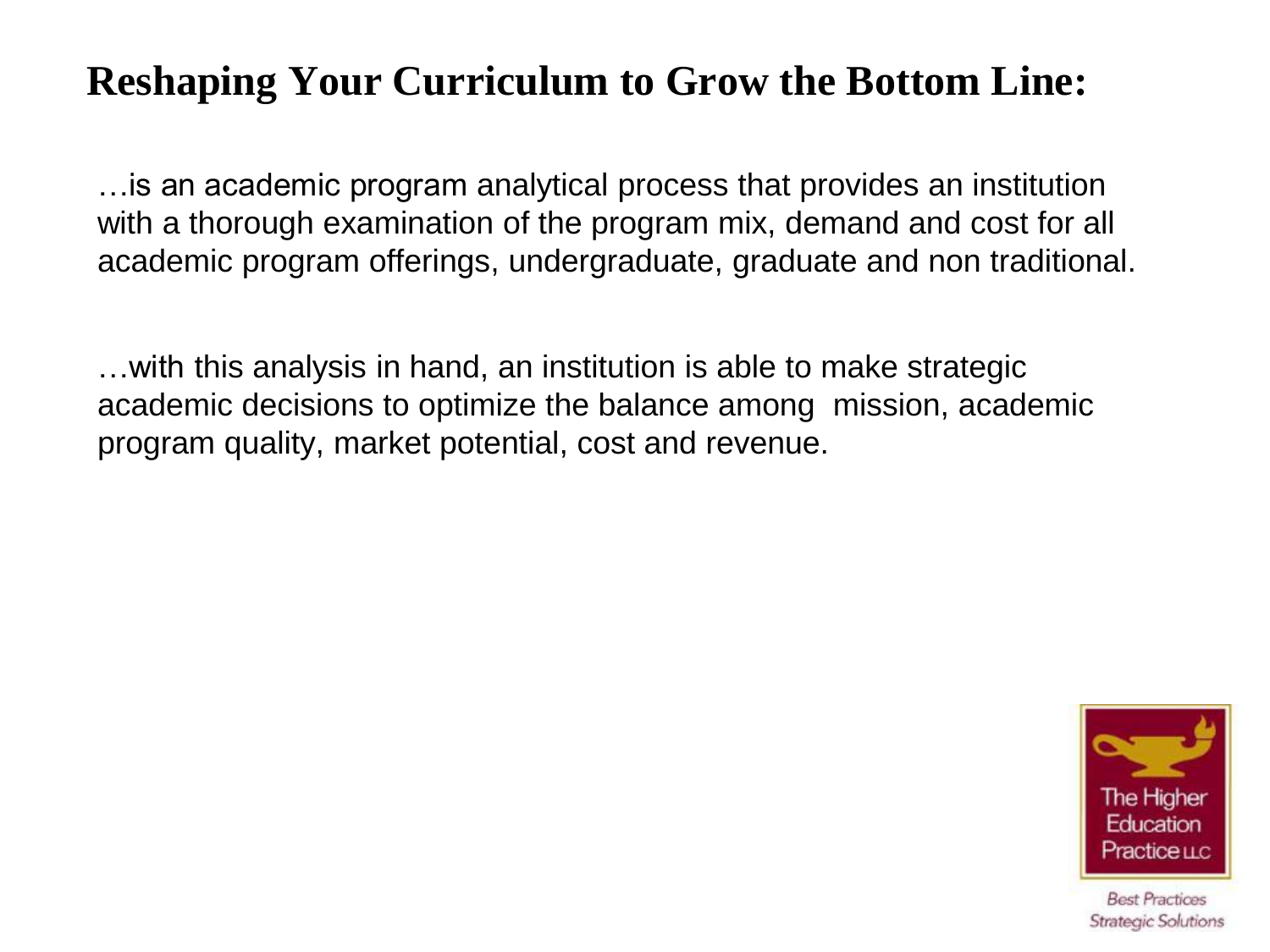#### **The OAB Process**



The Higher Education Practice LLC

> **Best Practices** Strategic Solutions

The Higher Education Practice, LLC – Kenneth L. Hoyt, Ph.D. President – www.HigherEdPractice.com – 908-310-6943 – KLHoyt@HigherEdPractice.com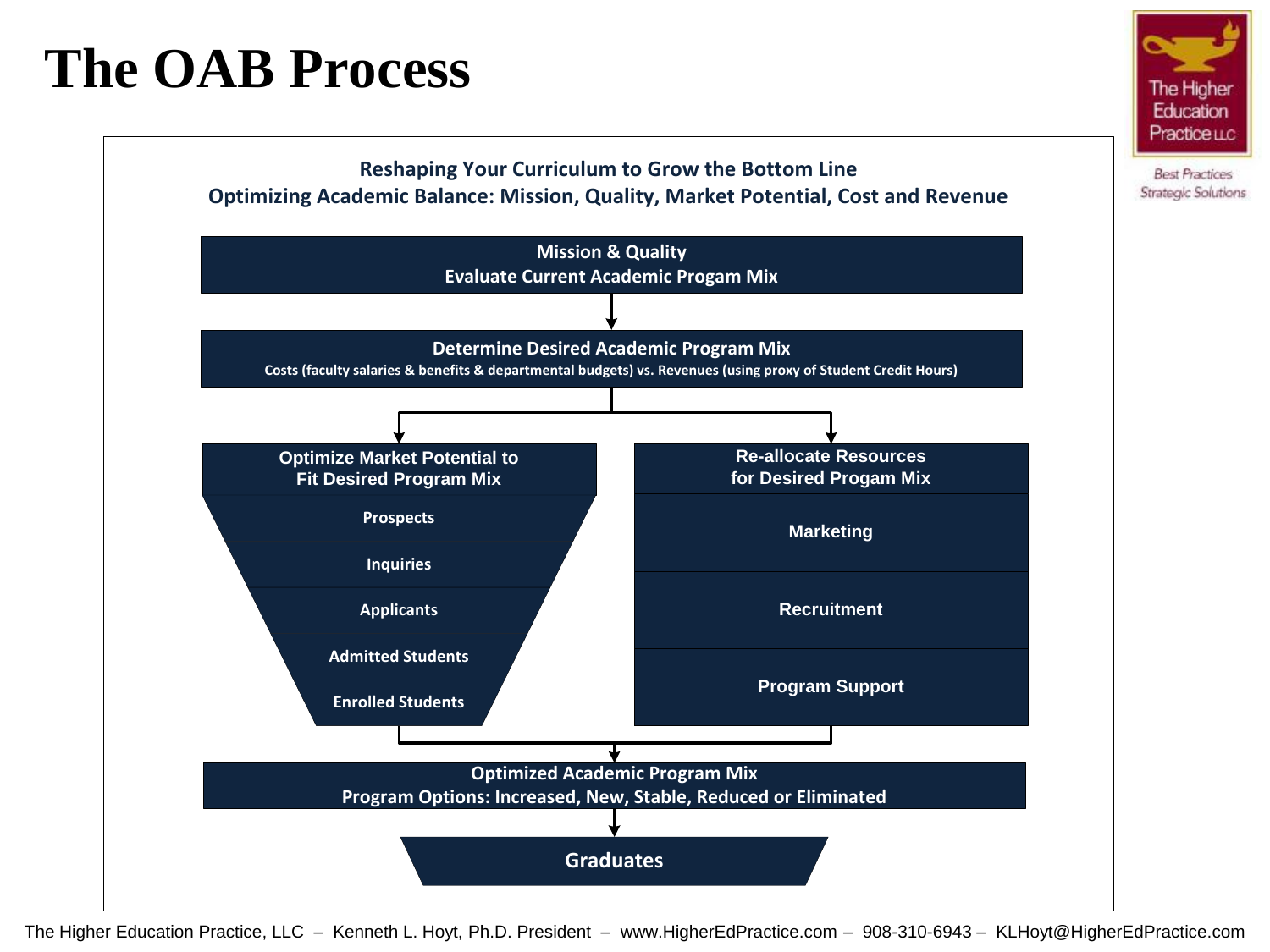# **The Academic** *Unit of Analysis:*

- Optimizing Academic Balance (OAB) utilizes market potential data (**prospects, inquires, applicants, admitted students, enrolled students**) to measure demand for each program, student credit hours (SCH) generated by program as a proxy for revenues and the direct costs for teaching (**faculty and departmental costs**) each program
- The key to OAB analysis is using a common unit of analysis like a program
	- The academic department can also be used as the unit of analysis for larger universities or programs can be rolled up into departments or even into divisions
- Armed with this information, institutional leaders are able to consider the long-term viability of academic programs, identify opportunities for growth or expansion, and understand where costs may need to be contained or eliminated, all within the context of the institutions mission, academic program quality, and strategic goals

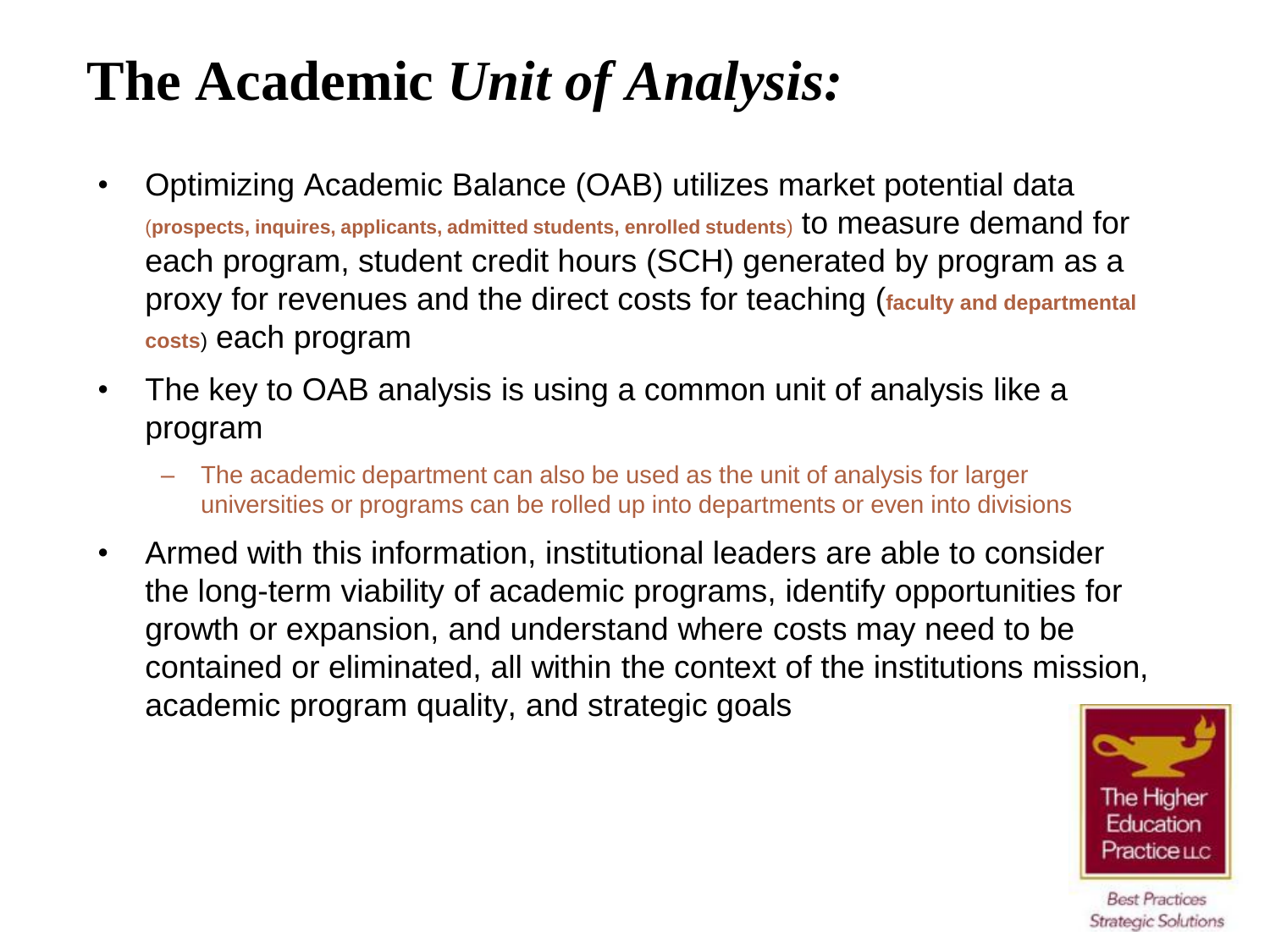#### **Cost**

- The cost of each major is based on faculty salary and benefit information and department operating budget
	- It is very important to use a consistent set of variables when calculating cost
- In calculating the costs for full time faculty, consideration is given for each course a faculty member teaches
- For faculty members who teach in more than one department, this course-level analysis of costs allows you to apportion a faculty member's compensation to the appropriate program

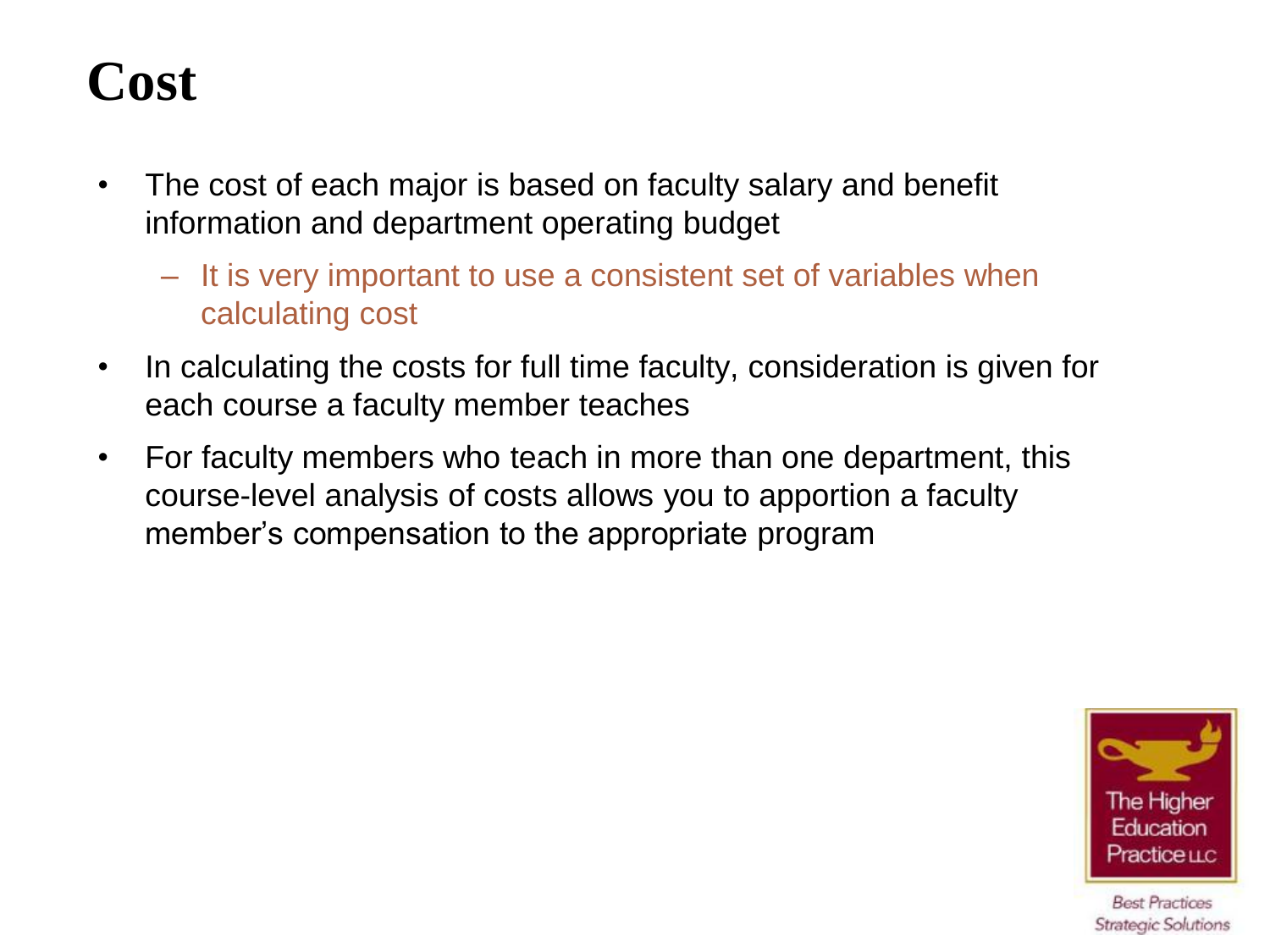# **Data Required to Do OAB Analysis**

- Course information data from the registrar by program
	- − Department prefix ENG, BIO, CHE, course number
	- − Term and year
	- − Section number
	- − Course title
	- − Faculty name
	- − Second faculty name (if team taught)
	- − Program identification (traditional, nontraditional graduate)
	- − Credit hours for course
	- − Student count
	- − General education
- Market Potential Data Prospects, Inquires, Applicants, Admitted Students, Enrolled Students from Enrollment Management

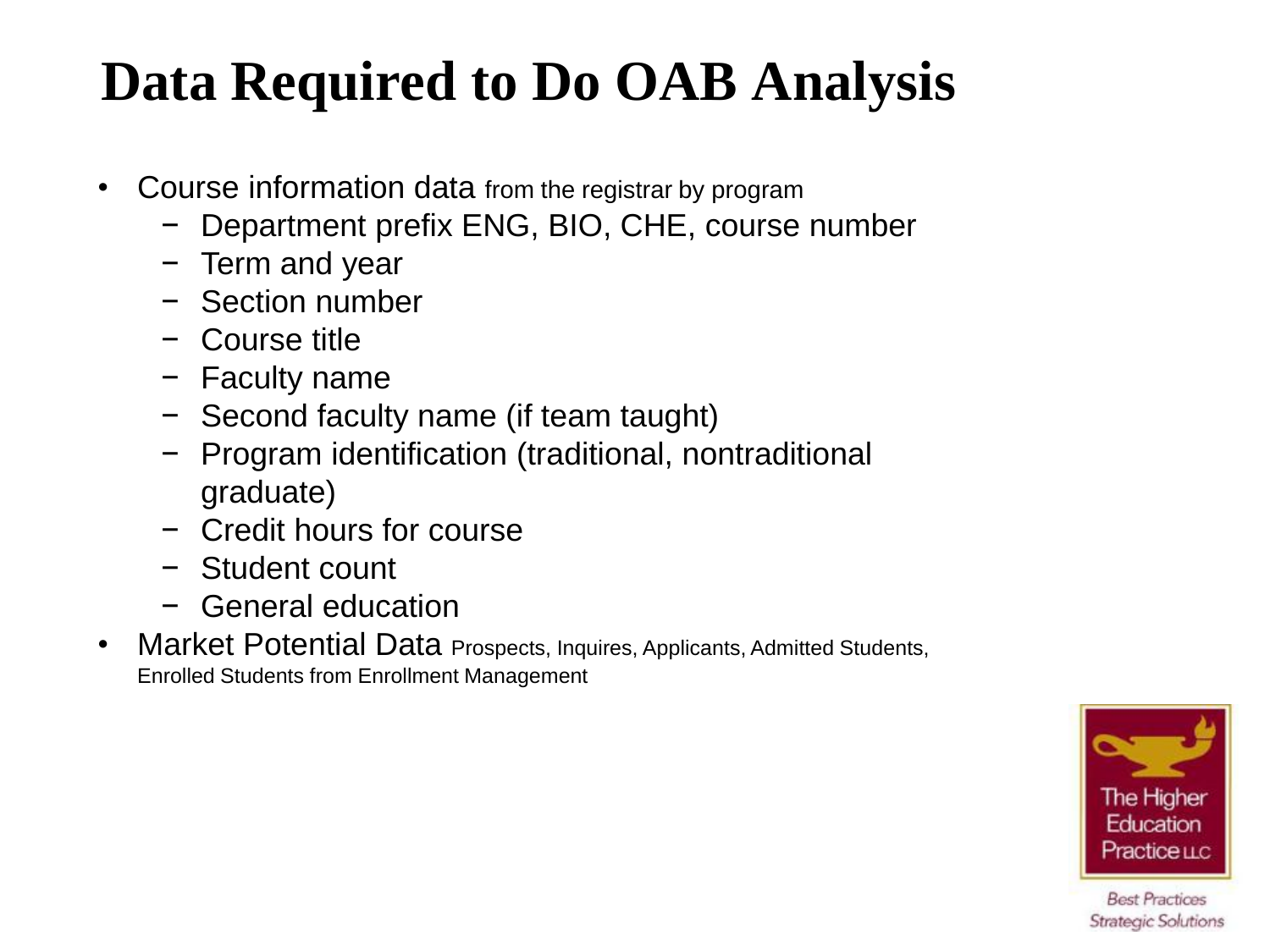# **Data Required (cont.)**

- Salary and benefit direct expense from CFO and CAO:
	- Name (faculty ID#)
	- Base salary
	- **Benefits**
	- Overload salary amount
	- Home department (Art, English, Music, etc.)
	- Identification of faculty as full- or part-time
	- Standard adjunct faculty salaries
	- Identification of any non-teaching portion of salary (Dept. chair)
	- Number of course hours for standard teaching load
	- Department operating budget amount
	- Income for the department that is an offset to expense

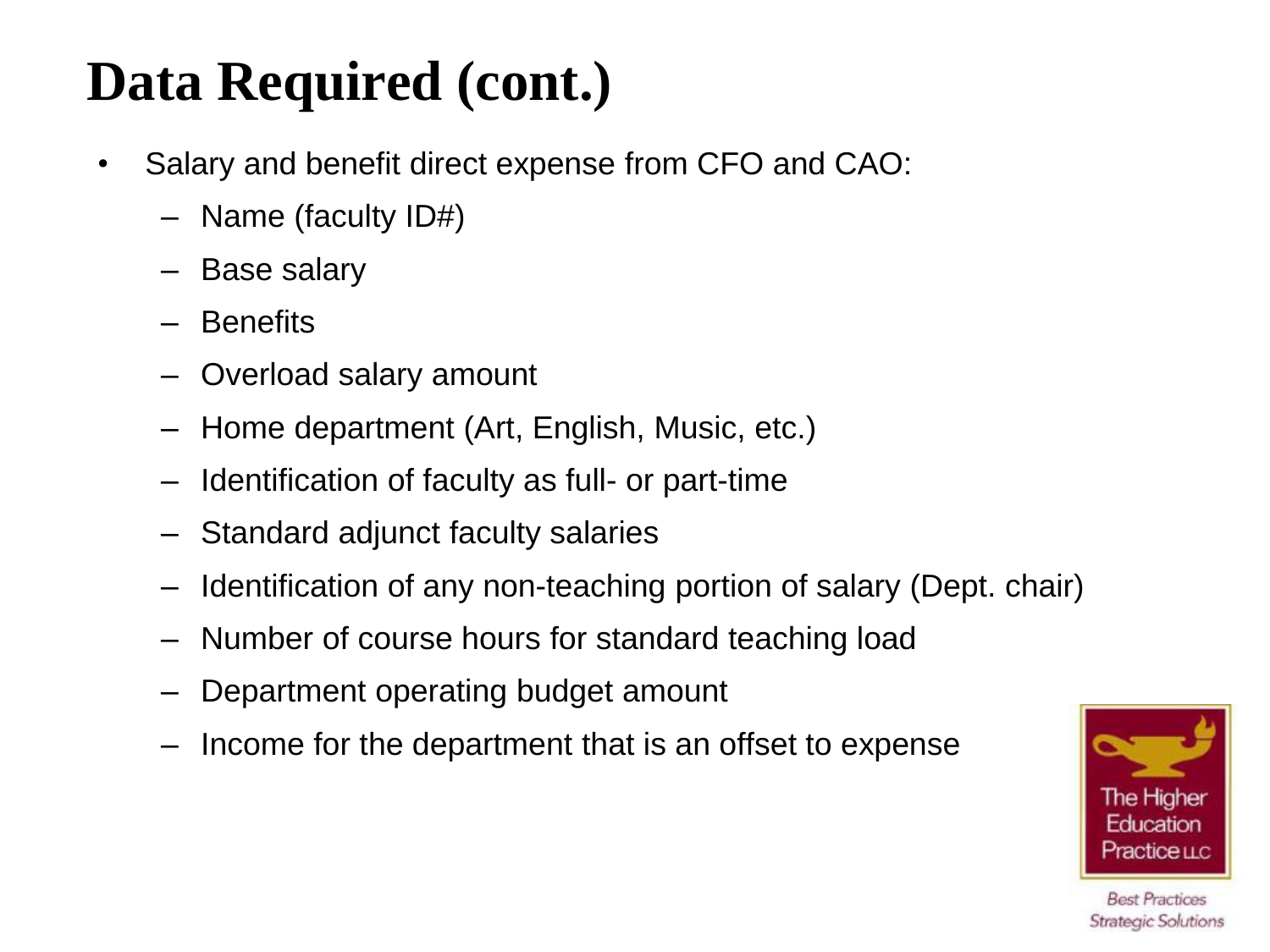#### **Selected Illustrations from a Sample School**

- Assessing external demand for academic programs
	- Inquiries by program and state
- Illustration of demand by inquiries, applicants, enrolled students, and graduates
- Illustration of cost per student credit hour by program
- Combining demand and cost
	- What does it mean?
- Resulting possible strategies
	- What can we do with what we know?

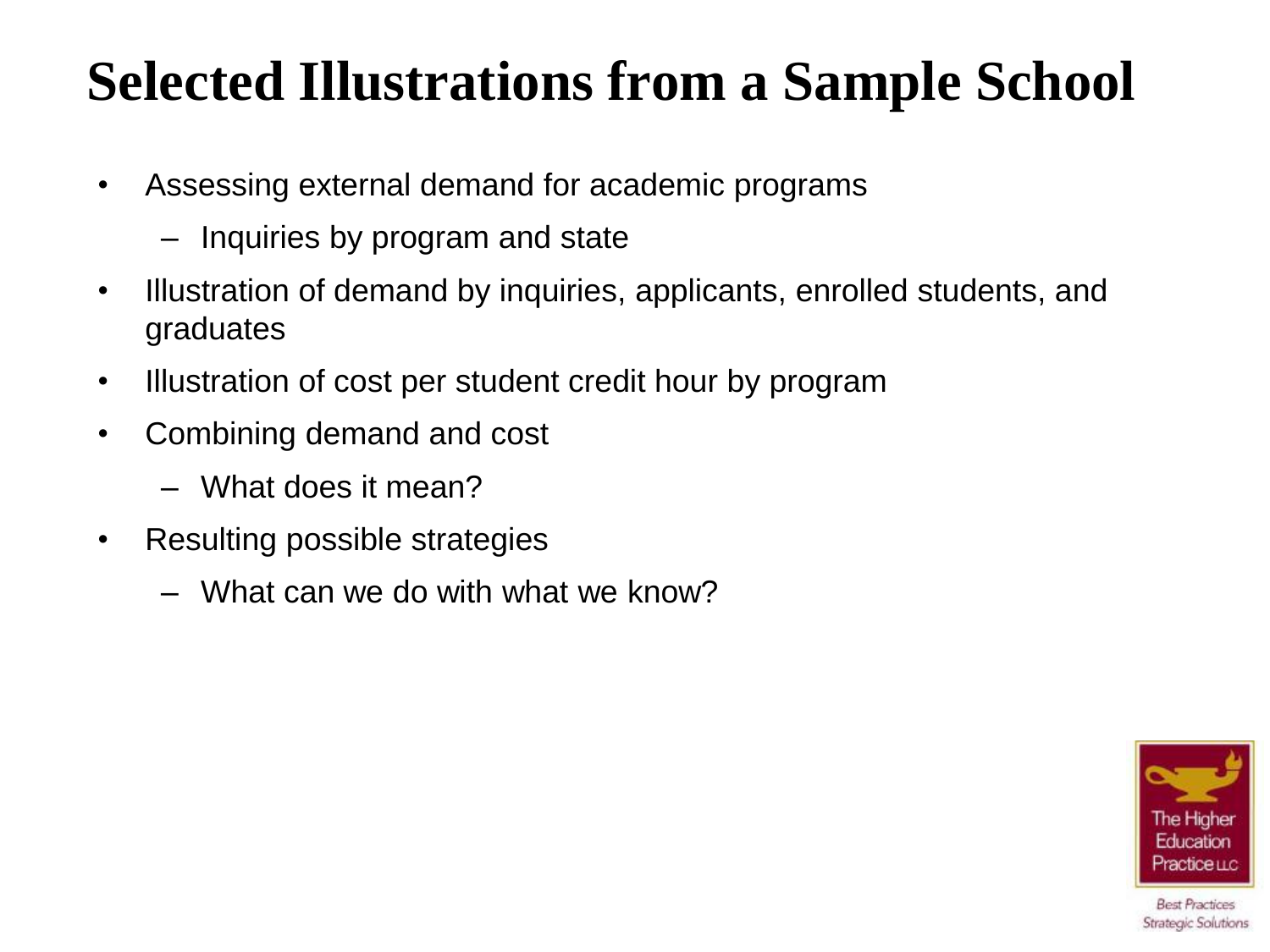# **Where Is Demand for Our Programs Coming from?**



The Higher Education Practice LLC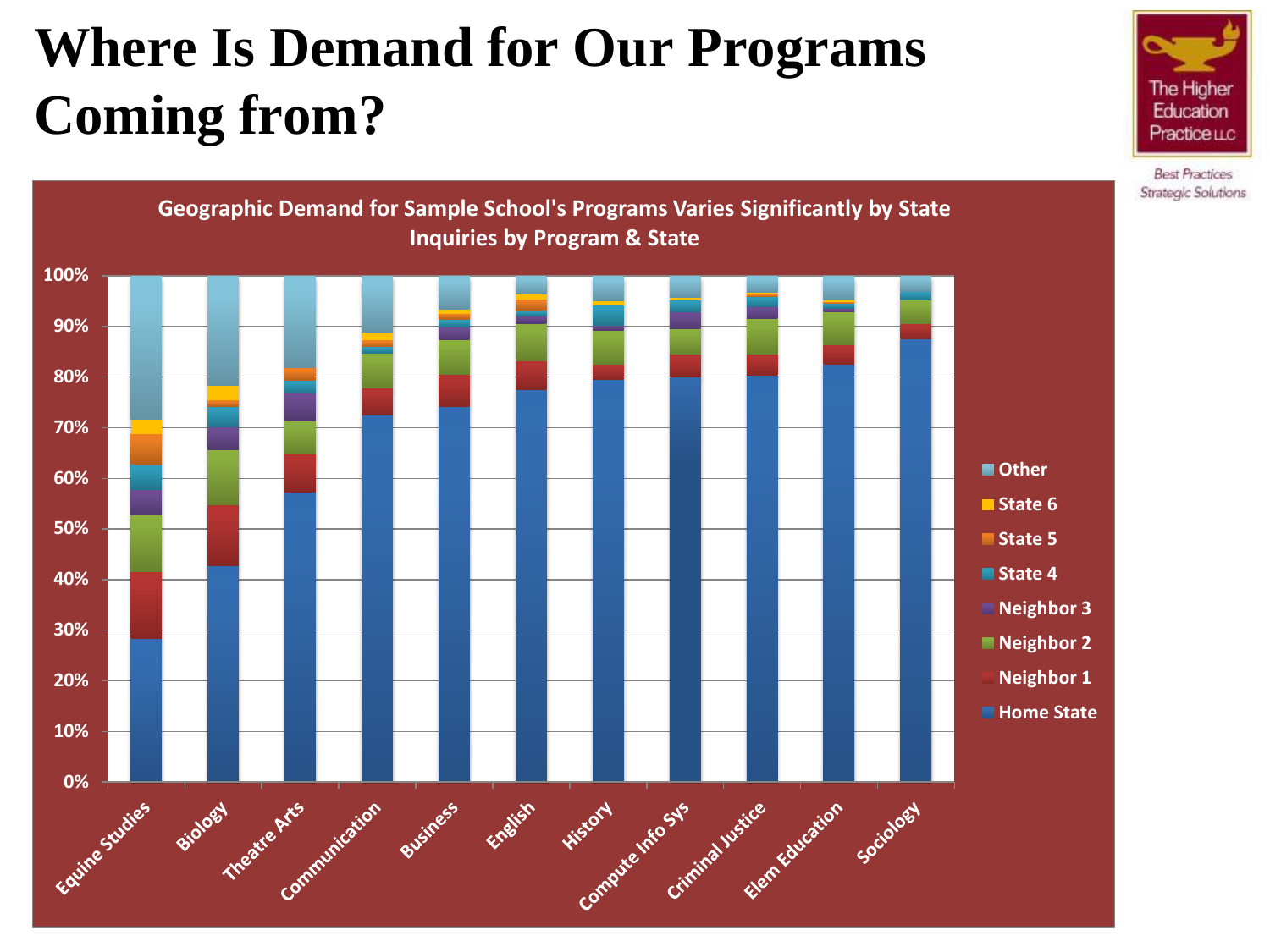### **Combining External & Internal Demand with Cost/Student Credit Hour (SCH)**



| Program                  | % of Ing | % of App | % of Enroll | % of Grads | Cost/SCH |
|--------------------------|----------|----------|-------------|------------|----------|
| <b>Mathematics</b>       | 1.0%     | 1.4%     | 1.2%        | 1.2%       | \$131    |
| <b>Political Science</b> | 1.2%     | 1.6%     | 0.9%        | 0.9%       | \$162    |
|                          |          |          |             |            |          |
| <b>Fashion Design</b>    | 5.9%     | 3.7%     | 2.9%        | 2.4%       | \$190    |
| <b>Comp Info Systems</b> | 2.9%     | 1.5%     | 1.4%        | 0.8%       | \$213    |
|                          |          |          |             |            |          |
| Art & Design             | 3.0%     | 3.8%     | 4.6%        | 4.1%       | \$175    |
| <b>Communication</b>     | 3.9%     | 4.8%     | 3.7%        | 2.4%       | \$173    |
| <b>Psychology</b>        | 6.2%     | 5.6%     | 8.3%        | 8.3%       | \$176    |
|                          |          |          |             |            |          |
| <b>Biology</b>           | 3.9%     | 3.0%     | 2.8%        | 2.0%       | \$210    |
| <b>Theatre Arts</b>      | 1.9%     | 1.2%     | 2.1%        | 2.3%       | \$247    |
| <b>Equine Studies</b>    | 15.1%    | 13.4%    | 9.5%        | 9.3%       | \$205    |
|                          |          |          |             |            |          |
| Sociology                | 1.0%     | 1.3%     | 2.5%        | 2.5%       | \$143    |
| <b>History</b>           | 1.7%     | 3.1%     | 5.0%        | 7.8%       | \$142    |
| English                  | 3.1%     | 4.2%     | 5.8%        | 8.8%       | \$159    |
| Elem Education           | 10.6%    | 14.3%    | 16.8%       | 16.7%      | \$161    |
|                          |          |          |             |            |          |
| <b>Criminal Justice</b>  | 18.7%    | 18.3%    | 16.7%       | 15.6%      | \$105    |
| <b>Business</b>          | 20.0%    | 18.7%    | 15.9%       | 14.9%      | \$118    |
| Total                    | 100.0%   | 100.0%   | 100.0%      | 100.0%     |          |

| % or Grags |  |
|------------|--|
| 1.2%       |  |
| $0.9\%$    |  |
|            |  |
| $2.4\%$    |  |

| \$190   |  |
|---------|--|
|         |  |
| c din 2 |  |

| \$175 |
|-------|
| \$173 |
| \$176 |
|       |
| \$210 |
| \$247 |
| \$205 |
|       |
| \$143 |
| \$142 |
| \$159 |
| \$161 |
|       |
| \$105 |
| \$118 |
|       |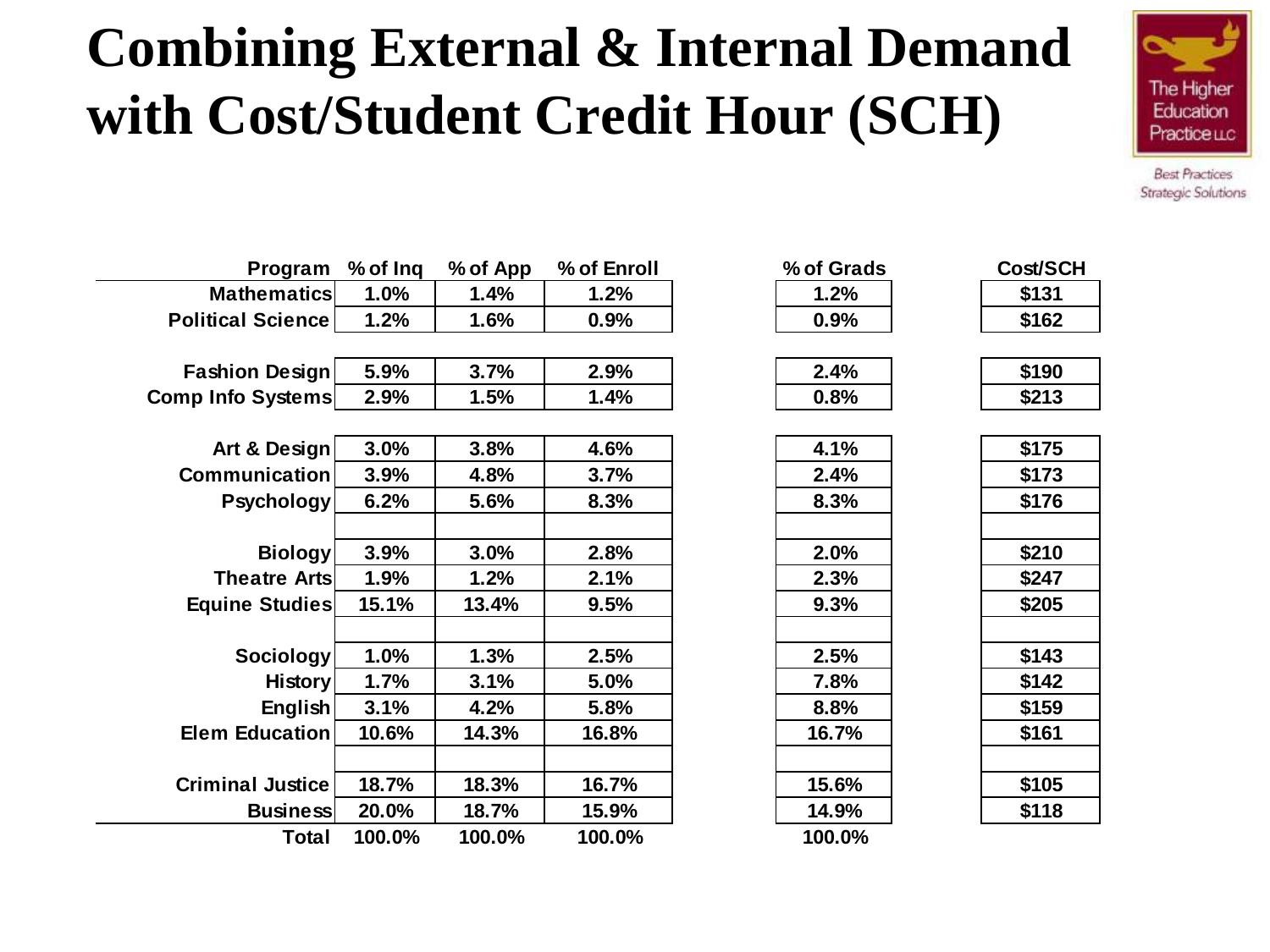### **What We Know Now & What It May Mean**



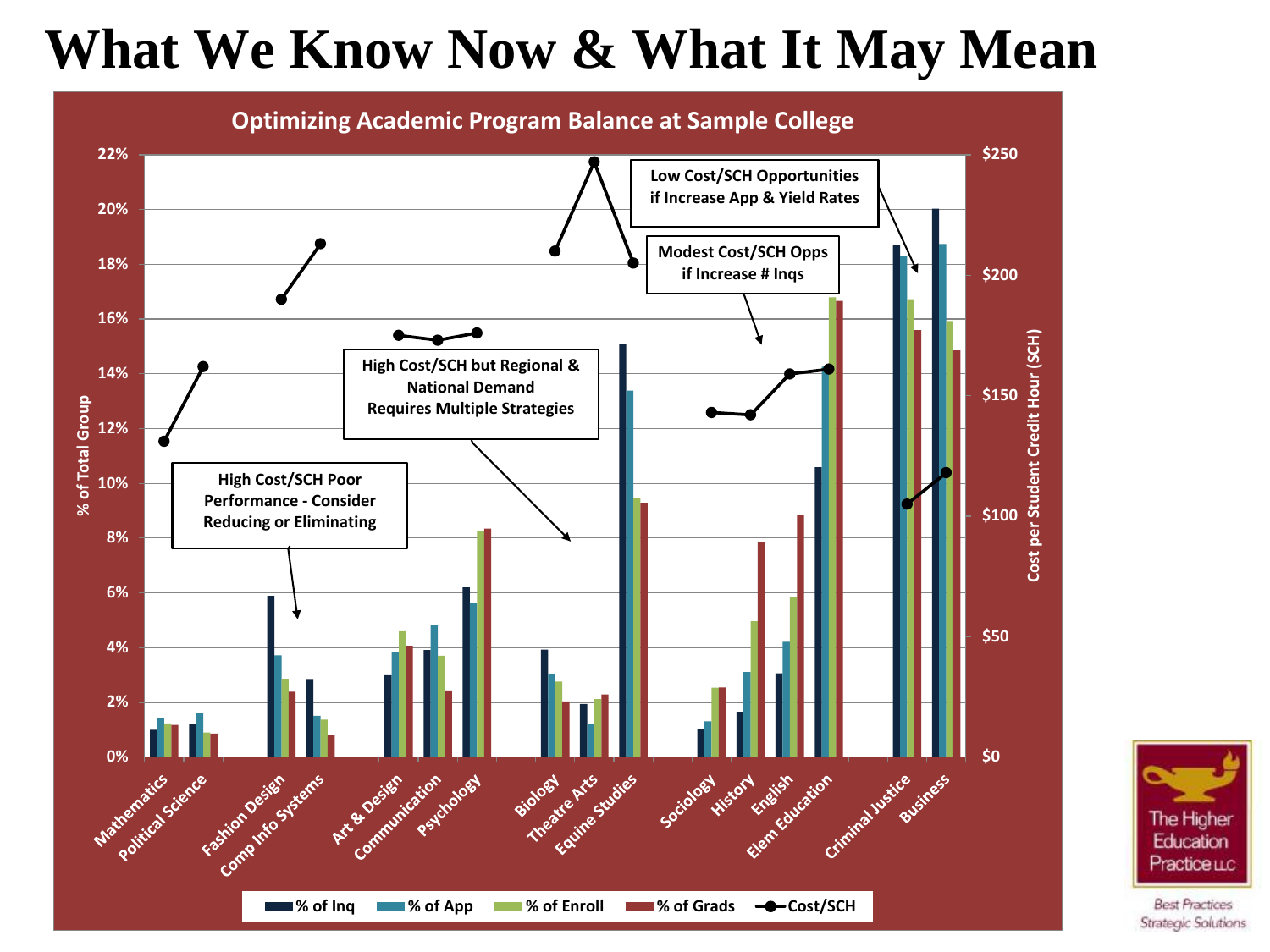

- *Enhance the Liberal Arts A*
	- History, English, and Sociology perform well in the market among current inquiries and are very attractive to current students
	- They are among our highest quality programs
	- They are modest cost in terms of cost/SCH
	- *Strategy = increase inquiries through targeted purchases of prospect names and other methods, especially web-based*
- *Enhance the Liberal Arts B & Strengthen Regional/National Reputation*
	- Biology is a relatively expensive program but we have invested in its quality
	- It is our second strongest w/respect to national/regional demand
	- However, it does not do well in converting that demand
	- *Strategy = increase inquiries and improve application & enrollment rates & improve internal retention*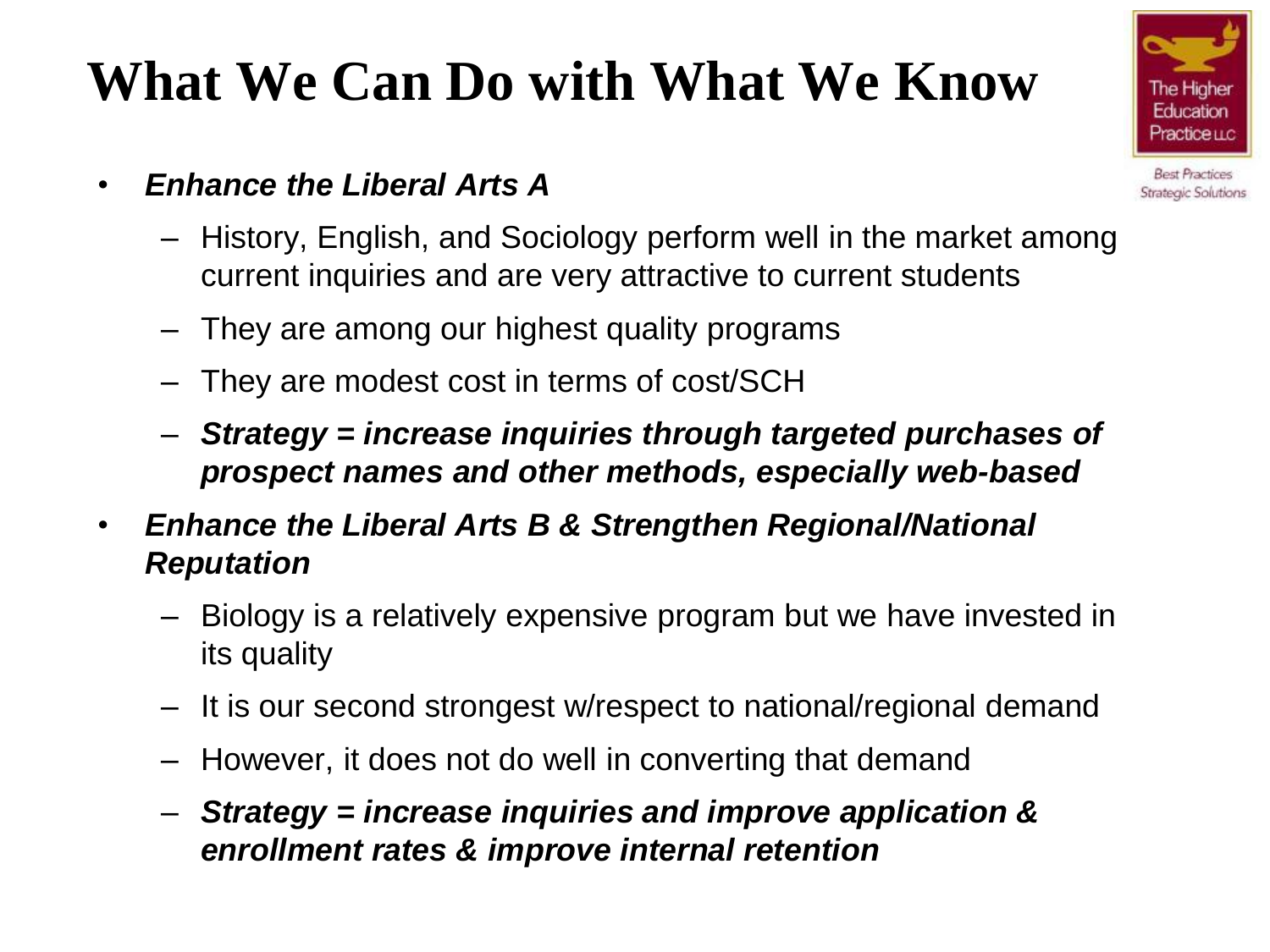

- *Reduce Costs by Eliminating Weak, Expensive Programs*
	- Fashion Design and Computer Information Systems (CIS) are both relatively high cost yet poorly performing programs
	- Neither is central to our mission
	- CIS has aging faculty nearing retirement age and early retirement is an option
	- Competition for Fashion Design in nearby, large city is proving to be insurmountable
	- *Strategy = phase out both programs in next three years*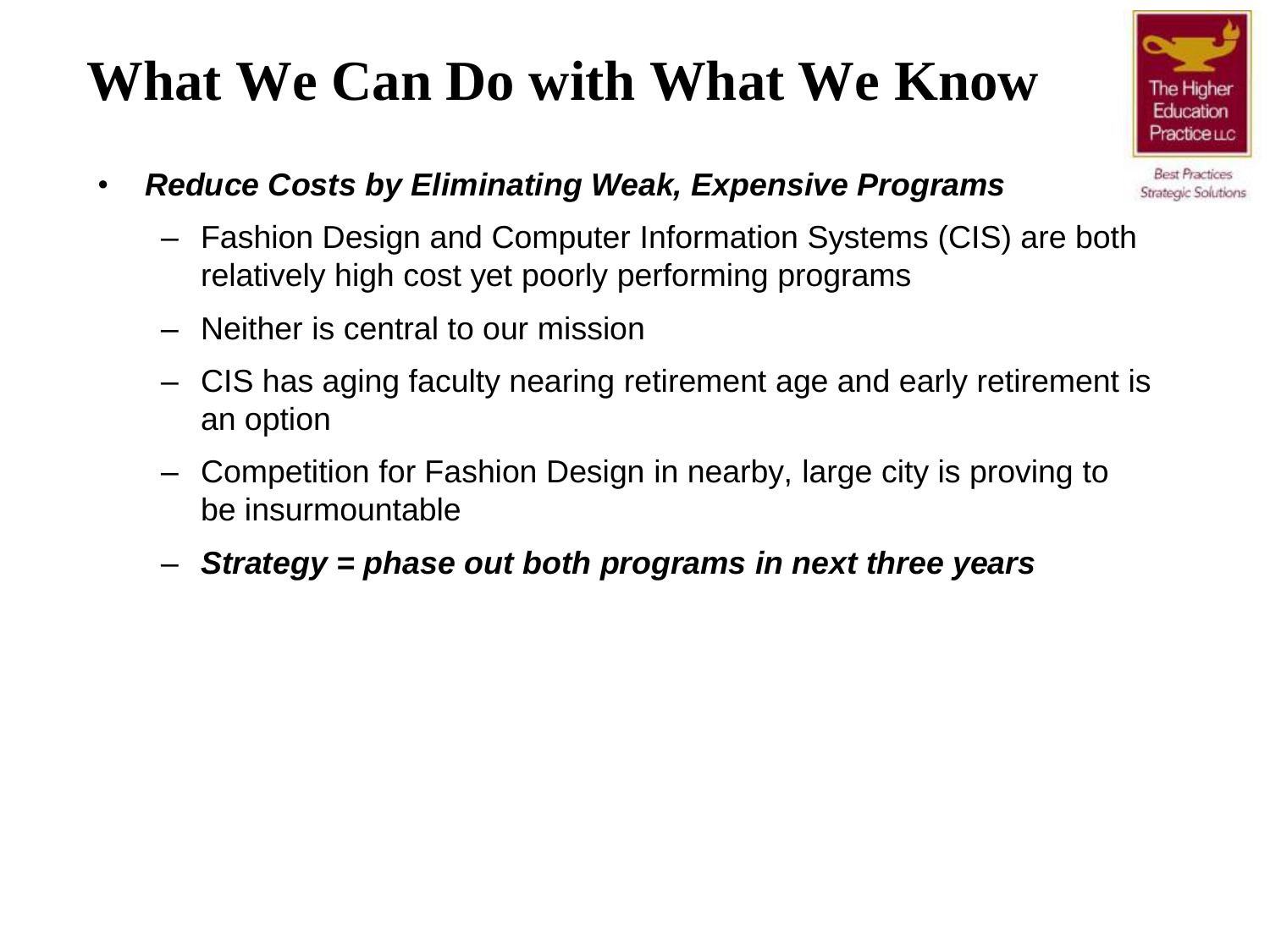- *Build on Strength in Elementary Education*
	- Elementary Education is among our highest quality programs
	- It performs well among current inquiries
	- It has modest cost/SCH
	- *Strategy = increase inquiries through targeted purchases of prospect names and other methods, especially web-based*
- *Grow Profitable Programs in Criminal Justice and Business*
	- Both programs are relatively low cost with respect to cost/SCH
	- They have the highest number of current inquiries
	- But both perform below the median with respect to application and yield rates as well as internal retention rates
	- *Strategy = improve application and yield rates & invest in faculty development (particularly for adjuncts) to improve quality*

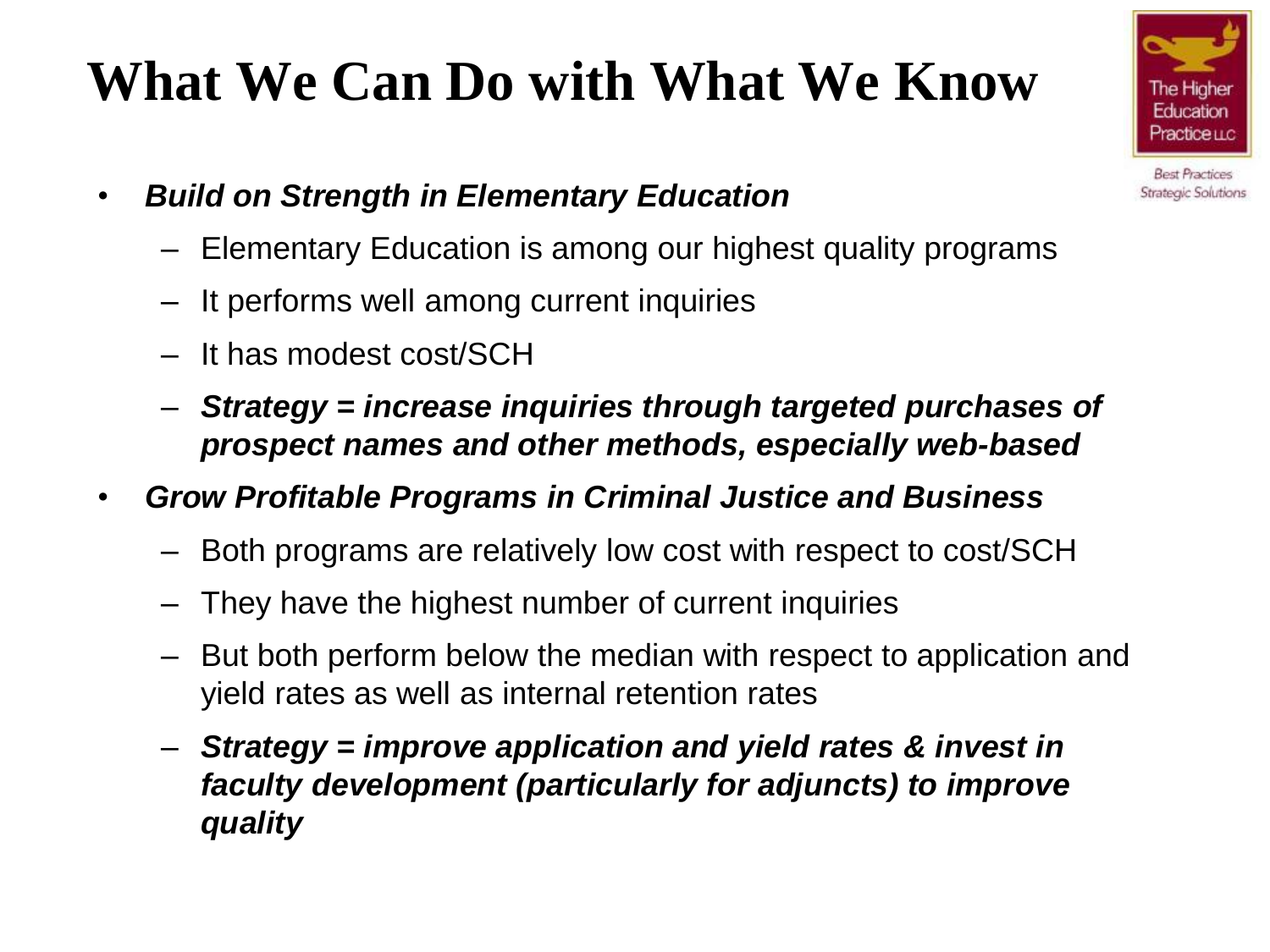

- Equine Studies has long been among our highest quality programs
- It also has the highest demand outside our state and region
- It is the only program in which we are highly selective among our applicants and has excellent retention and graduation rates
- We are at capacity with respect to our facilities
- However, our application rate is less than it could be and has slipped in recent years

#### • *Strategies*

- Reverse decline in application rate
- Conduct rigorous analysis of cost of:
	- Expanding capacity and
	- Building on reputation by expanding inquiry pool outside the state to increase demand to meet expanded capacity

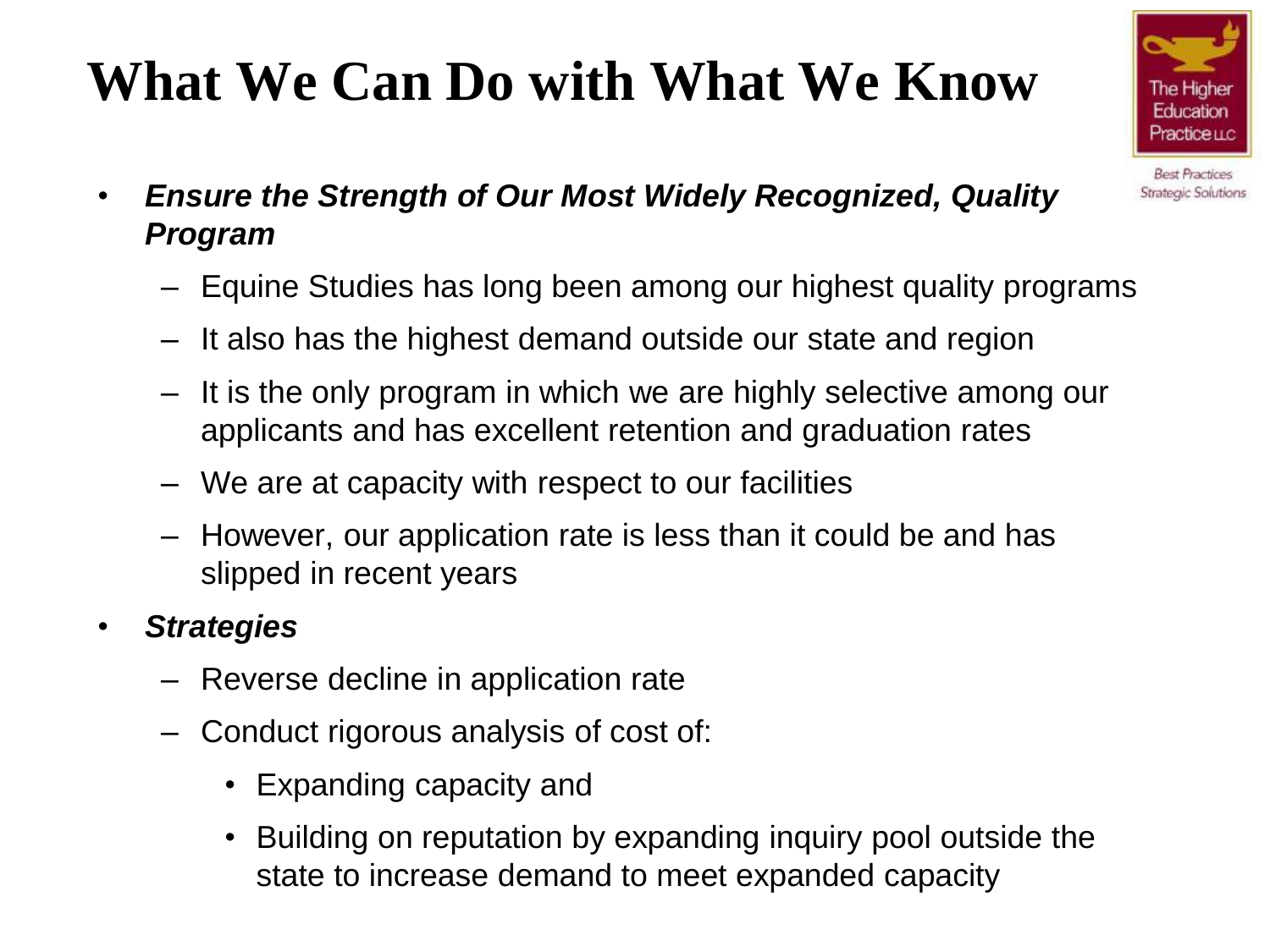

- *Build Demand to Match Our Recent Large Investment in Theatre facilities*
	- We recently made a multi-million dollar investment in new theatre and related facilities
	- However, demand for Theatre Arts is not reflecting this investment even after an extensive analysis prior to construction
	- *Strategy:*
		- Completely reevaluate the role of Theatre Arts in the curriculum as well as its strengths and weaknesses
		- Revisit the nature of the local competition
		- Revisit analysis of potential demand
		- In context of above, make appropriate changes in the program, increase number of inquiries for newly designed program and improve application rate